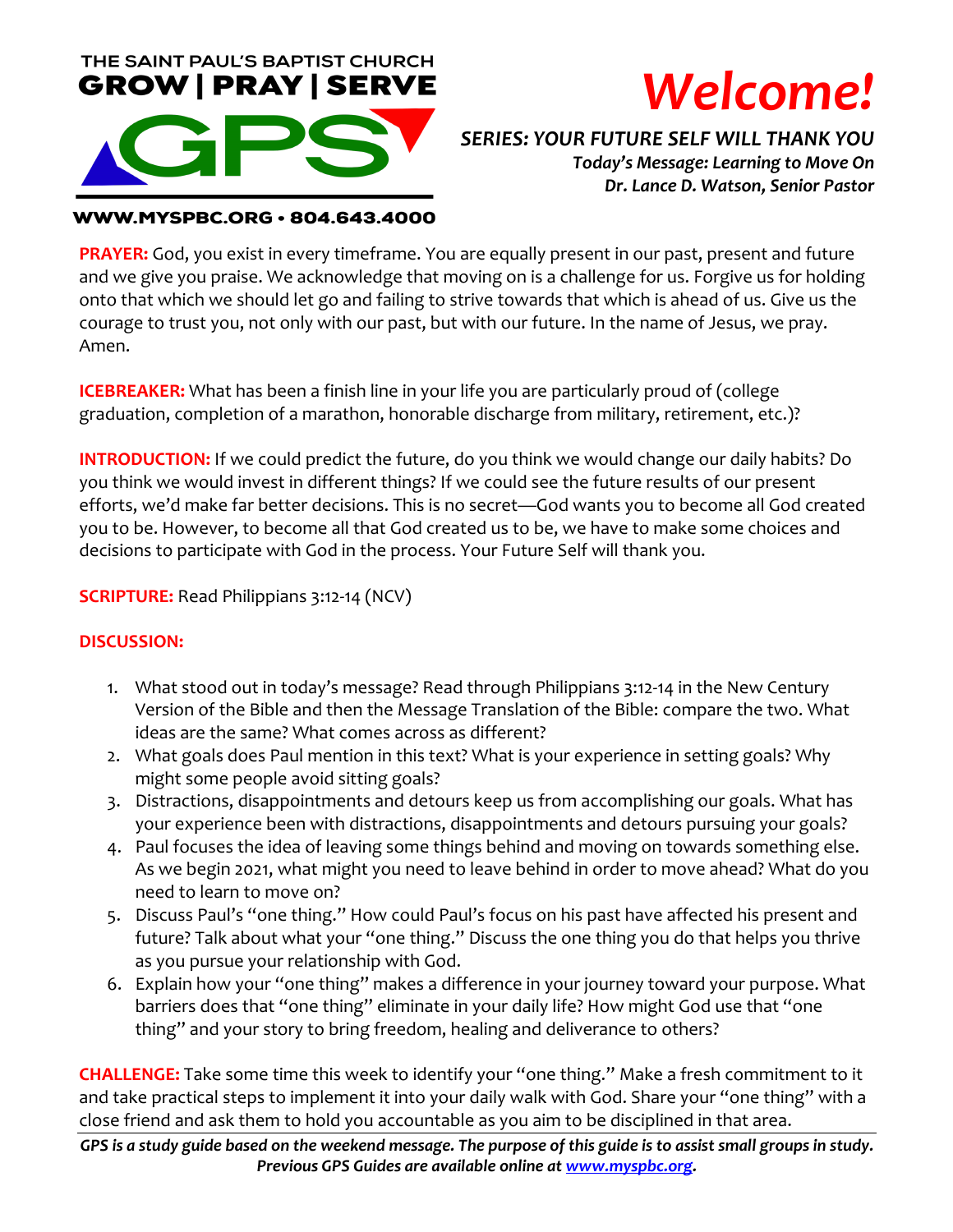



*SERIES: YOUR FUTURE SELF WILL THANK YOU Today's Message: Learning to Move On Dr. Lance D. Watson, Senior Pastor*

### **WWW.MYSPBC.ORG · 804.643.4000**

**SERVE: Pray** over Philippians 3:12-14 this week. **Praise** God in advance for the power and skill to move on towards God's future for you in 2021. **Listen**: when you are quiet before God, it is amazing how clear things become. **Respond**. Write it down, live it out, give God praise!

**ANNOUNCEMENTS:** Take this time to share group announcements. Church wide and campus specific announcements can be found at www.myspbc.org. You can also "find, follow and like" our Facebook page at facebook.com/myspbc. Turn on your notifications.

**CELEBRATIONS:** Take this time to share praise reports (e.g. answered prayers, birthdays, anniversaries, promotions).

**PRAYER REQUESTS & PRAYER:** Take this time to share prayer requests. Close with prayer.